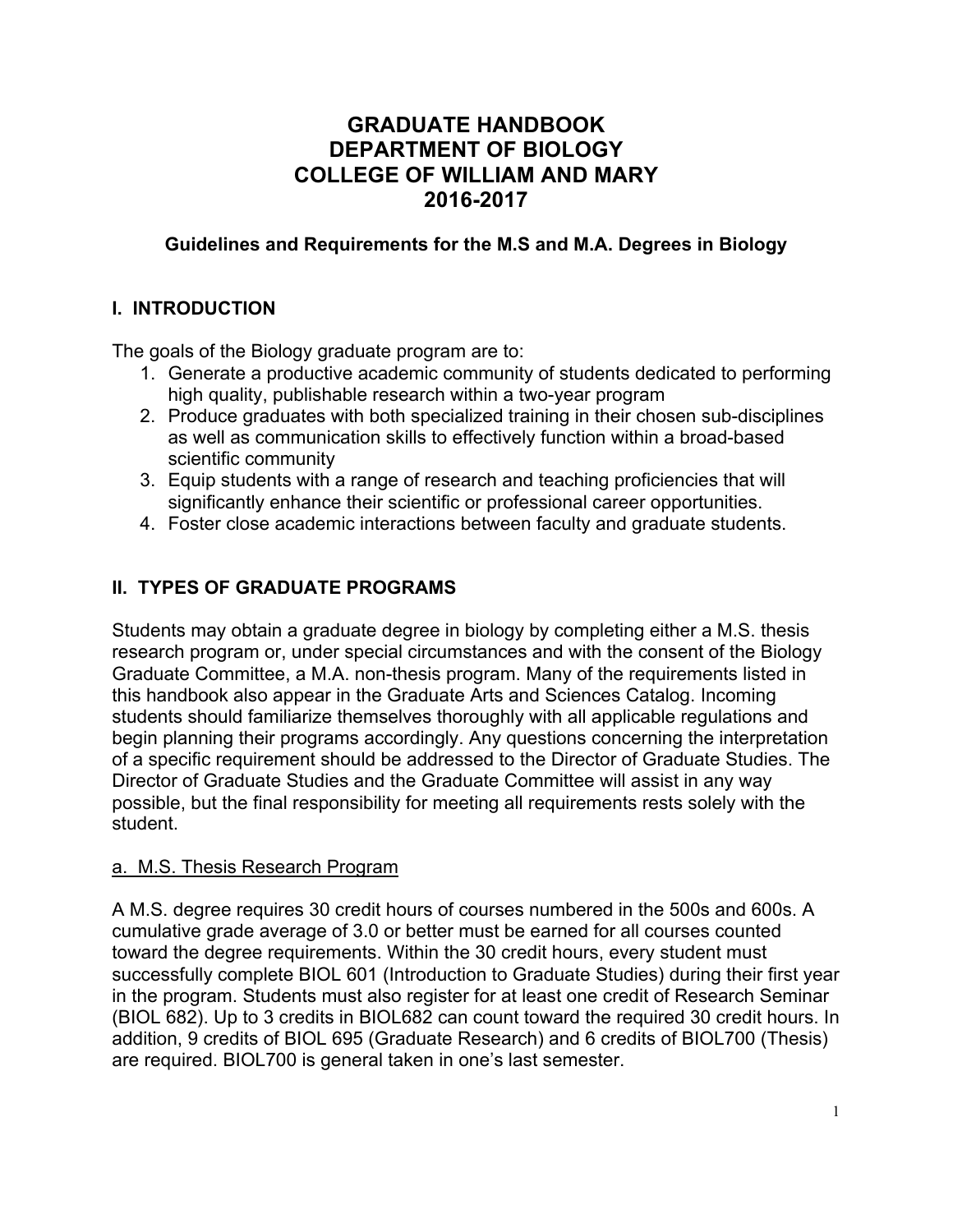Every student is strongly encouraged to complete all course requirements (except the 6 credits of BIOL700) before their third or fourth semester, and to attend Colloquium every semester. Once students have completed these classes (totaling 24 credits), they can register as research students whereby they are charged for only a single credit hour of tuition. Research students can register for up to 12 credits of BIOL 700 (Thesis), allowing them to retain full time status (details in section V, Registration and Tuition).

With the approval of the thesis committee, a student may take courses in other departments or schools at the College but the credit hours may not total more than 6 of the 15 course credits required. With similar approval, a student may take courses numbered in the 400's or lower but such courses will neither count toward the minimum coursework requirement nor toward the upgrading of provisional status. The student must also complete and successfully defend his/her thesis.

Successful completion of a thesis will normally involve a two year effort resulting in the production of a piece of original research which is of publishable quality and acceptable to the thesis committee. Research experience is an integral part of the thesis program. Its primary function is to teach, first-hand, how biologists gather, interpret, and publish data. Research generally involves:

- 1. Scholarship, that is, the critical analysis of information provided by other investigators.
- 2. Original research through observations, field studies, controlled laboratory experimentation, or the development of predictive theory.
- 3. The dissemination of research results, typically by publication in a peer-reviewed journal. In the case of thesis research, the written thesis forms an essential part of the dissemination process. Students are also strongly encouraged to present their thesis research at the annual Graduate Student Research Symposium organized by the College.

In order to complete the program in a timely manner, M.S. students are strongly encouraged to examine the general descriptions of faculty research prior to matriculation or early in the first semester and to discuss the possibilities for research with various faculty members. Students matriculating in the fall should choose a research adviser, who must be a member of the Biology Department, by Nov. 1<sup>st</sup> of their first semester. In consultation with his/her adviser, a student also selects at least two additional department faculty who, along with the adviser, will form the thesis committee. Additional committee members from within or outside the department may be added when appropriate. The thesis committee must be selected by Nov.  $15<sup>th</sup>$  of the first semester for students matriculating in the fall, with a thesis selection form submitted to the Biology Office by this date. The thesis topic must be selected by the beginning of the second semester of graduate work. For students matriculating in a spring semester, a schedule for research advisor and thesis committee selection, as well as thesis committee meetings and comprehensive exam dates (see below) must be developed by the student in consultation with their likely research advisor and approved by the Director of Graduate Studies.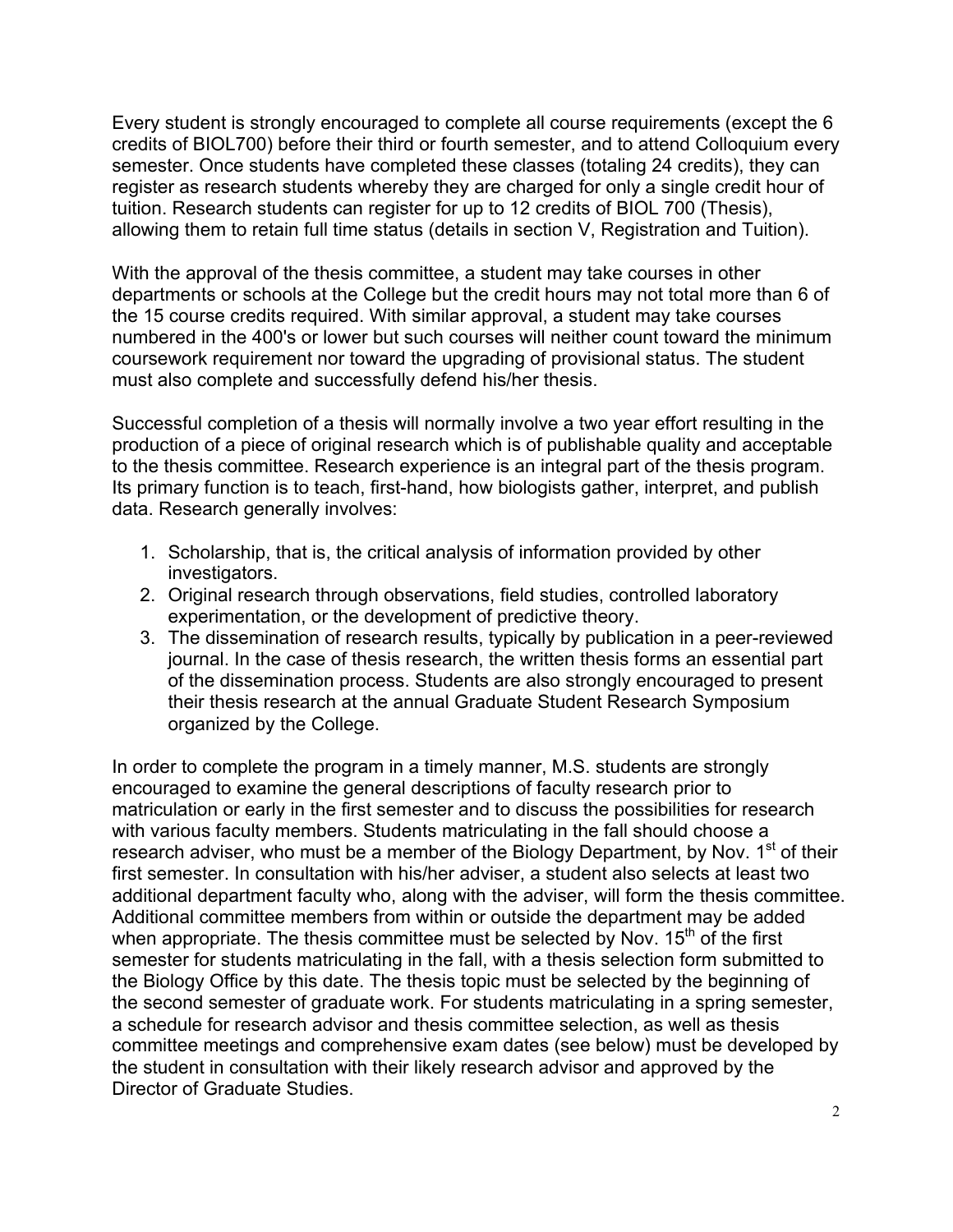The "contract" between a student and thesis adviser is by mutual consent. Faculty are, in general, delighted to have graduate students working with them, but there are occasions when the press of other commitments, or the limitation of supplies, equipment, and space require that faculty limit the number of students they direct. Therefore, students who are certain of their research interests and likely faculty adviser should verify the availability of that option by contacting the prospective faculty adviser before making a commitment to our program. Even so, the program recognizes that student interests can change. Students wishing to switch advisors should consult both the present and potential advisor, along with the Director of Graduate Studies, to ensure an amicable transition to the new research focus. Such changes require approval of the Graduate Committee after the first semester in residence.

Following approval of the thesis committee by the Director of Graduate Studies, each student must hold a first committee meeting by the end of the first semester or by the first week of their second semester in the program. By the fourth week of their second semester in the program, students will hold another committee meeting in which the date and format of the Qualifying Exam is agreed upon. At or before this meeting the student should provide the committee with a draft prospectus of the research project. The committee will discuss the proposed research project and assess the student's level of preparation. A record of this meeting including the accepted prospectus shall be filed in the student's permanent department folder. In addition, the format for the student's qualifying examination will be determined (see below).

The committee will meet again, before the end of the second semester, to administer and assess the student's performance on the Qualifying Exam. For students matriculating in the fall, the Qualifying exam must be either passed, or passed conditionally, no later than May  $30<sup>th</sup>$  of their second semester. Students can petition the Director of Graduate Studies, by letter, to nominate a delayed date for their Qualifying Exam if there are extenuating circumstances (e.g., illness). The student and thesis committee will meet formally at least once every semester thereafter to monitor the student's progress. A record of these meetings, including the Graduate Qualifying exam feedback form and Thesis Committee Meeting Evaluation Forms, must also be placed in the student's file. It is the student's responsibility to arrange these meetings and to maintain communication with their committee.

The following table summarizes the expected timeline of progress for M.S. students matriculating in a fall semester. M.A. students must also complete their Qualifying Exam following the same schedule. For students matriculating in a spring semester, a schedule for research advisor and thesis committee selection, as well as thesis committee meetings and comprehensive exam dates must be developed by the student in consultation with their likely research advisor and approved by the Director of Graduate Studies.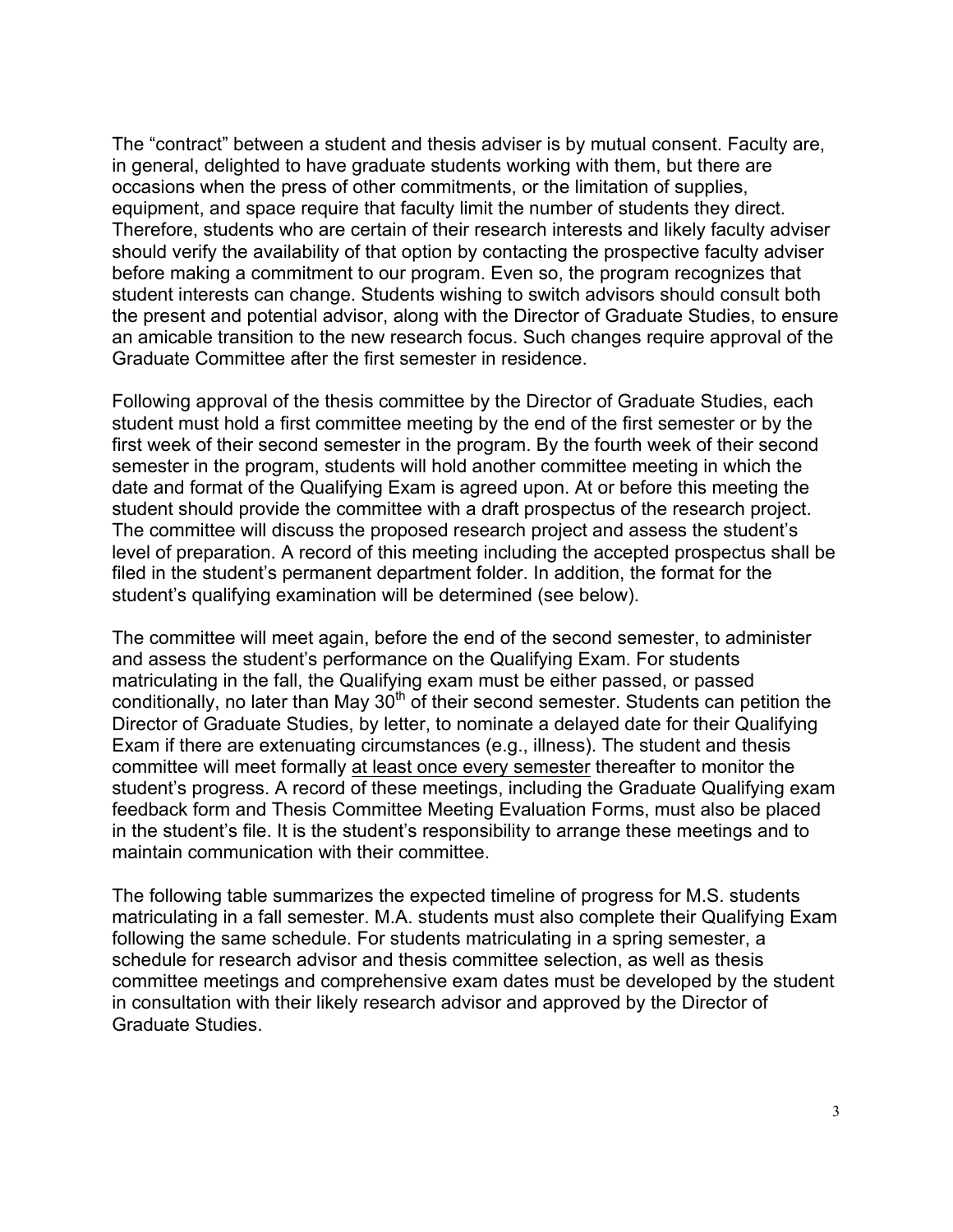| Timeline:                                     | <b>Student activity/responsibility</b>                                                                       |
|-----------------------------------------------|--------------------------------------------------------------------------------------------------------------|
| Nov 1 <sup>st</sup> (for fall matriculation)  | Selection of Research advisor                                                                                |
| Nov 15 <sup>th</sup> (for fall matriculation) | Selection of thesis committee and submission of thesis<br>committee designation form to Biology Office       |
| By first week of $2^{nd}$ semester            | Hold first committee meeting following Director of Graduate<br>Studies' approval of the committee membership |
| By fourth week of $2^{nd}$ semester           | Second thesis committee meeting and agreement on<br>format of Qualifying Exam                                |
| May $30th$ (for fall matriculation)           | Qualifying Exam passed, or passed conditionally                                                              |
| By end of $3^{rd}$ semester                   | Third thesis committee meeting                                                                               |
| By end of $4th$ semester                      | Fourth thesis committee meeting                                                                              |

Failure to meet the timeline indicated in this handbook will result in the student being moved to probationary status. A probationary student cannot hold a Teaching Assistantship. All deadlines can be appealed, by letter, to the Director of Graduate Studies if there are extenuating circumstances.

A major component of the M.S. program is research. After completion of the research project, the student must prepare a written thesis to be submitted to the Arts and Sciences Graduate Program upon the approval of the thesis committee. Formatting instructions for theses can be found on the College's Arts and Sciences Graduate Program web site. These instructions change from time to time, so students should not rely on previous theses as formatting guides. The student must defend the thesis by presenting a formal seminar to the department, followed by an oral examination conducted by the thesis committee. The department must be notified one week prior to the date of the thesis seminar. A final draft of the thesis should also be presented to the thesis committee at least one week prior to the seminar. During the semester in which the thesis will be defended, the student should register for one credit BIOL 700 Thesis.

### b. M.A. Non-thesis Program

Under special circumstances with the consent of the graduate committee, students may obtain an M.A. degree in biology. M.A. students must complete 32 semester hours of courses, at least 20 of which must be numbered in the 600s. Each student must achieve a cumulative grade point average of 3.0 or better on a 4.0 point scale in all courses undertaken for graduate credit at the College of William & Mary after admission to the graduate program. No credit toward a degree will be allowed for a course in which a student receives a grade below "C" (grade point = 2.0).

Within the 32 credit hours, non-thesis students must successfully complete BIOL 601 (Introduction to Graduate Studies) during their first year in the program. At least one (up to a maximum of 3) of the 32 credits must be for BIOL 682 (Research Seminar). Nonthesis students cannot receive credit for 700 level courses. However, they can take up to a total of 3 credits for research, as BIOL 690 (Problems in Biology). Non-thesis students must also pass a Graduate Student Qualifying Examination.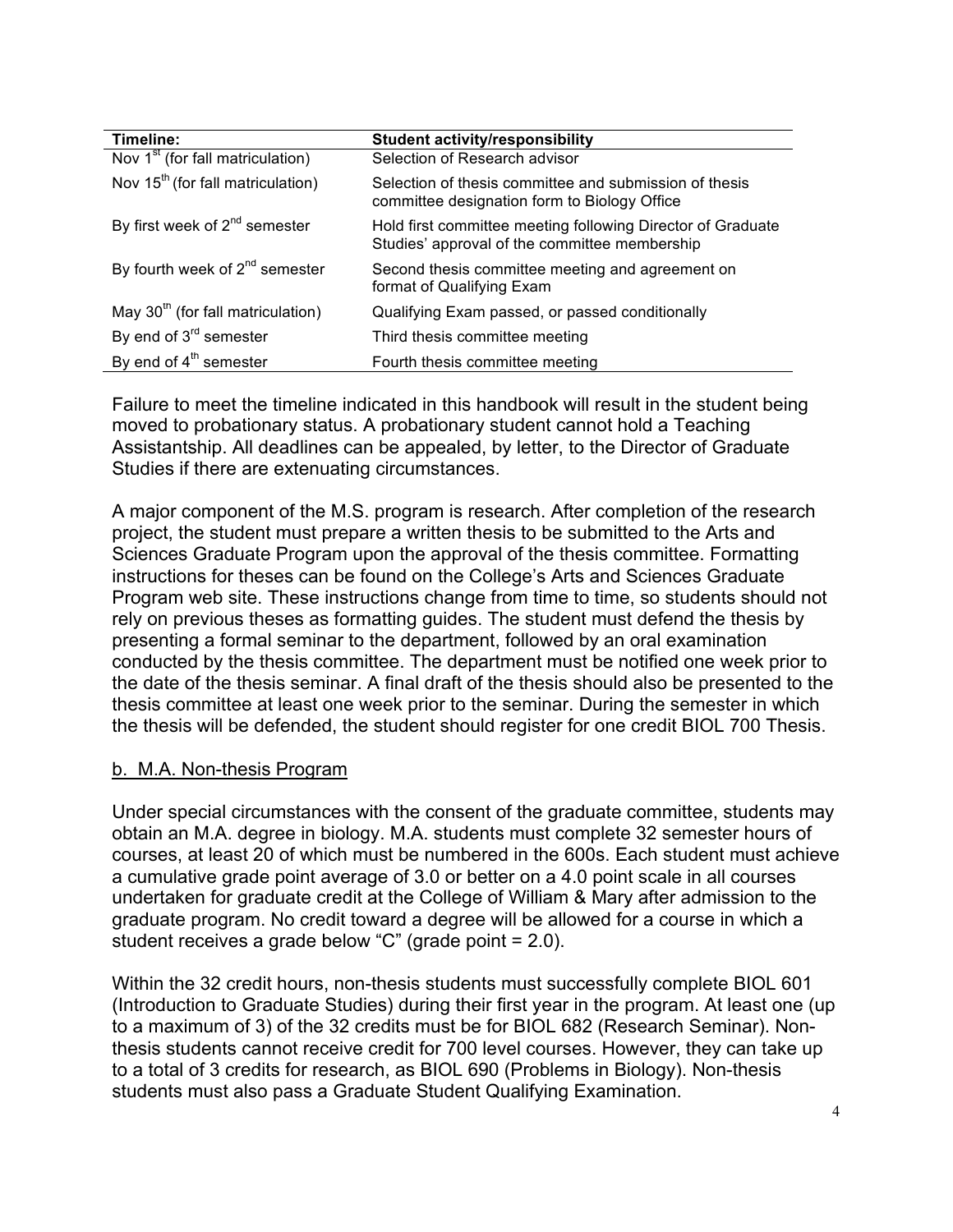As with students in the M.S. track (see above), M.A. students may take a limited number of courses in other departments for up to a maximum of 12 semester hours. Non-thesis students must seek permission from the Graduate Committee prior to registering for such courses. Non-thesis students should choose a faculty member as an adviser with whom they can consult on a regular basis. M.A. students must meet the same requirements as M.S. students regarding Colloquium, seminar attendance and the qualifying exam (see below).

### **III. GENERAL RESPONSIBILITIES**

In addition to completing the required coursework and thesis research outlined above, there are additional responsibilities all graduate students must meet.

- 1. To ensure some familiarity with all of the major sub-disciplines of biology, we require our graduate students to complete, if they have not already done so, a balanced program of study consistent with the requirements we have established for William and Mary undergraduate biology majors (see the undergraduate catalog). In particular, student must have at least one semester of organic chemistry either as an undergraduate or during their graduate program. Additional semesters may be preferable depending on a student's career goals. Any additional credits in this area cannot be applied toward semester hours of graduate courses numbered in the 500's or 600's required for the M.S. or M.A. degrees. Prior to registering for the first semester, students should review their undergraduate record in light of these requirements and then consult with the Director of Graduate Studies or an assigned adviser to plan their coursework program. In some cases, deficiencies may require enrollment in courses which will not be awarded graduate credit.
- 2. Graduate students may not repeat courses they successfully completed during their undergraduate program at this or another institution. Decisions relating to this matter will be made by the Graduate Committee.
- 3. An overall 3.0 average must be maintained in all courses taken for graduate credit and no credit will be awarded for grades lower than 2.0. Regular students who drop below a 3.0 average will be given a one-semester probationary period to bring up their average. Failure to attain a 3.0 cumulative average, with a course load of at least 6 credits, by the end of the following semester will result in dismissal from the program. Provisional students who do not achieve a 3.0 average in their first semester are subject to immediate dismissal, with no probationary period. A provisional student will receive regular status after the completion of 7 graduate credits with a 3.0 average.
- 4. Although students are required to register for a minimum of one credit of BIOL 682 (Research Seminar), they are strongly encouraged to attend and actively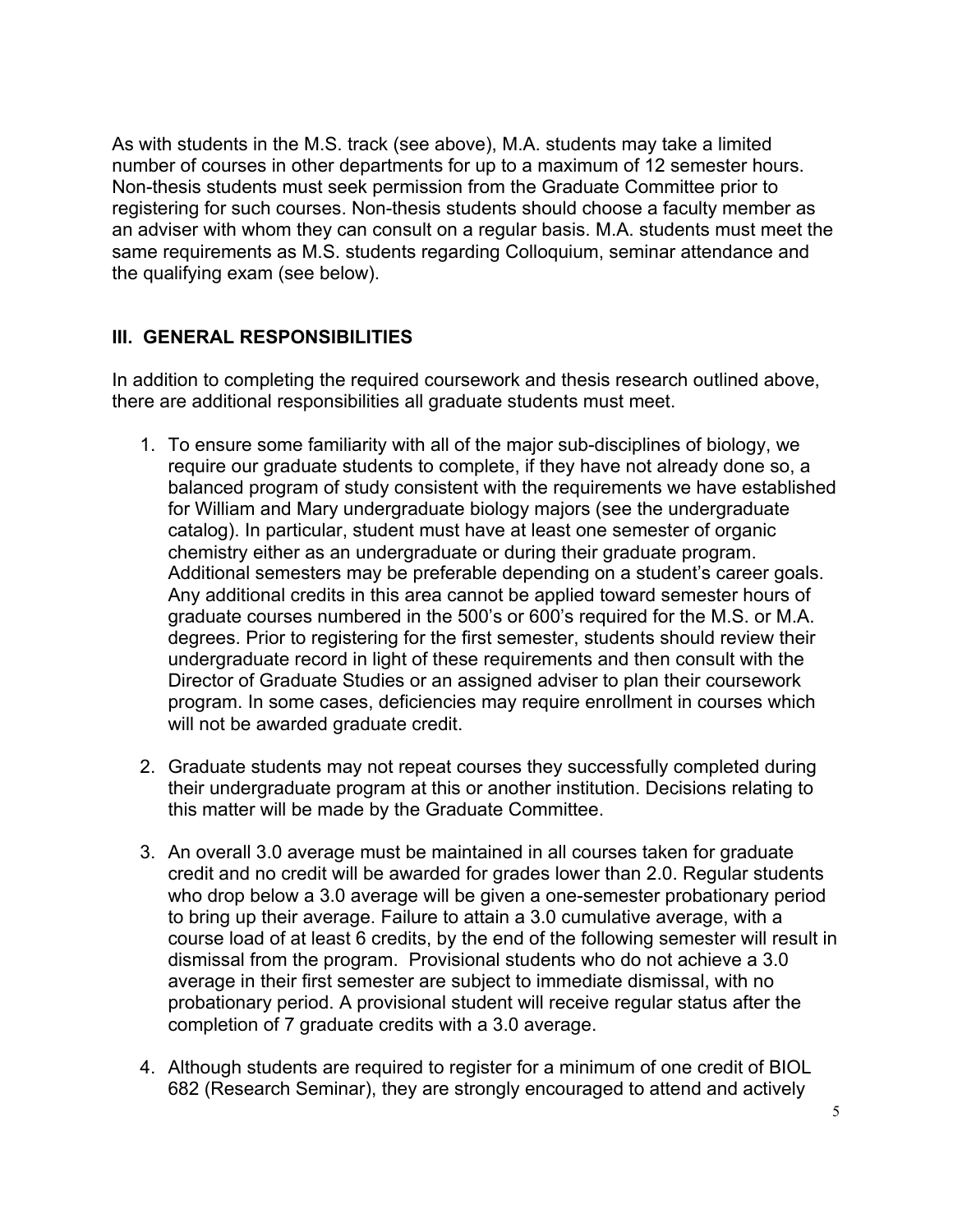participate in Research Seminar for at least 3 semesters. BIOL682 is designed to be an integral part of the graduate program, one which allows students to present to their peers their research or a current scientific issue as discussed in the primary literature.

- 5. All students must formally designate their intended track (M.S. or M.A.) by the beginning of their second semester. After this date, a change in program may be made only upon approval of the Graduate Committee. Approval to allow a M.S. student to change to the M.A. program may require repayment of any funds received by the student from the College or Department in support of summer research.
- 6. All students are expected to attend and participate in the Department's seminar programs, attend meetings with invited seminar speakers, and attend at least one of the journal clubs, if offered, in the Biology Department.
- 7. All M.S. students are expected to actively seek grant funding to support their research. There are many internal (i.e. within William and Mary) and external sources of funding indexed on the program's Blackboard site, as well as resources available through the College's Office of Grants and Research Administration and The Graduate House. While most faculty will be able to provide financial support for graduate student projects, it is the graduate students' responsibility to ensure they have appropriate funding for their intended thesis project.

### **IV. QUALIFYING EXAMINATION**

The purpose of the Graduate Student Qualifying Exam is to ensure that all students have a basic knowledge of general biology and, for M.S. students, more advanced knowledge in the area of their thesis topic. During the first semester of the first year of graduate studies, M.S. students should select a thesis adviser as well as a thesis committee consisting of at least two additional members from the Biology Department. Additional committee members can be faculty from outside the department. Deadlines for forming this committee and specifying the format of the Qualifying Exam are described earlier in this handbook. The Qualifying Exam should be tailored to the individual student's needs and research specialty.

The following flexible format is to be used as a starting point for designing Qualifying Exams for M.S. students. It should be noted that students, advisers, and committee members should use these suggestions as a starting point for the exam. Additional requirements can be put on the student as deemed necessary by their examining committee. The format of the exam must be developed in conversation with the student and the whole committee. Also, the examining committee must be the same as the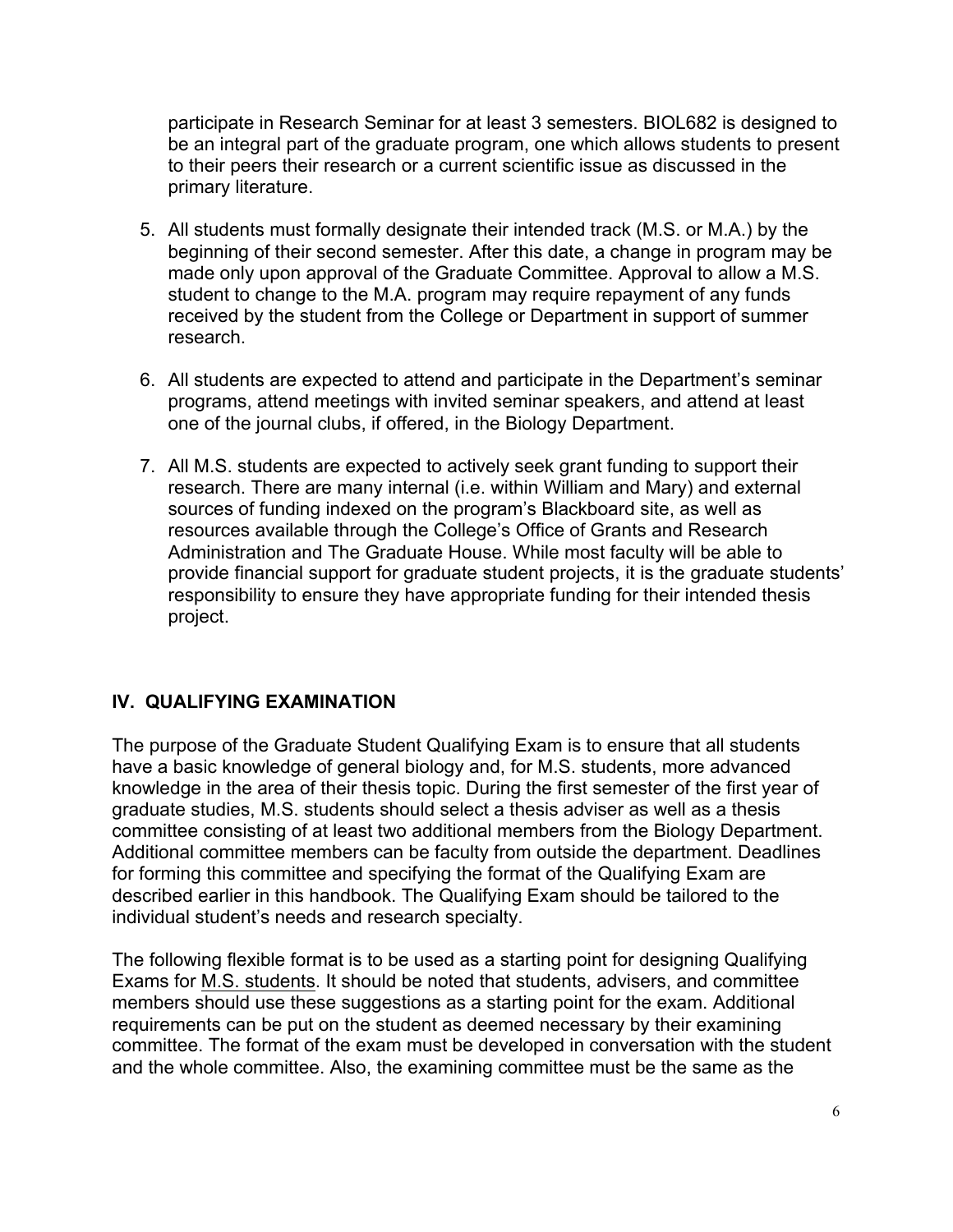thesis committee (except in extenuating circumstances) and must include two members from the biology faculty in addition to the primary thesis advisor.

Presentation and Critique of a Published Manuscript. One of the key skills that MS students must develop and exhibit at the Qualifying Exam is their ability to critically evaluate primary literature. Each student (in collaboration with their advisor and thesis committee) will select a published paper that the student will present for approximately 5 minutes during the exam. The committee will then examine the student orally for a further 15 minutes (approximately) to test the student's ability to critically evaluate the paper. The student must pass this part of the exam to the satisfaction of the majority of the committee. Students are advised to choose a manuscript that is fundamental to their proposed research project.

Demonstration of Adequate Breadth of Basic Biology. M.S. students must demonstrate that they have the necessary background to be able to place their research and advanced course work into the context of basic biological knowledge. Therefore, at the time of their second committee meeting (i.e. by 4 weeks into their second semester) each student should be given a list of up to 4-5 basic biology topics by each committee member. The student can be asked questions about these topics during the Qualifying Exam, and each student must satisfy the majority of the committee that they have sufficient knowledge of these areas.

Defense of the Thesis Proposal. A major function of the Qualifying Exam is to ensure that the M.S. student has developed a robust proposal that will yield an acceptable thesis. Each student must hand each member of their thesis committee a copy of their written thesis proposal at least two weeks before the exam. In the exam, each student must give a brief presentation (approximately 15 minutes) about their proposal and then the thesis committee will examine the student on various aspects of the proposal. The student must satisfy the majority of the thesis committee that their proposal is satisfactory for progression in the program. Ideally, this latter part of the exam will turn into a productive committee meeting focused on fine-tuning the student's thesis proposal.

Each exam lasts approximately two hours. The Qualifying Exam has four outcomes: (i) Pass; (ii) Provisional Pass, if additional requirements stipulated by the examining committee are met by a designated date; (iii) Not Passed, but the student can retake the exam by a specified date; (iii) Fail and dismissal from the program. The result of the exam will be communicated to the student immediately following the meeting, and any additional work and timelines must be specified at that time. Failure to meet additional timelines and requirements will result in the student being moved to probationary status.

For M.A. students there will be an exam of a more general nature administered by a committee composed of the student's advisor and two additional Biology faculty members. The exam should include the elements described above, except for the "Defense of the Thesis Proposal".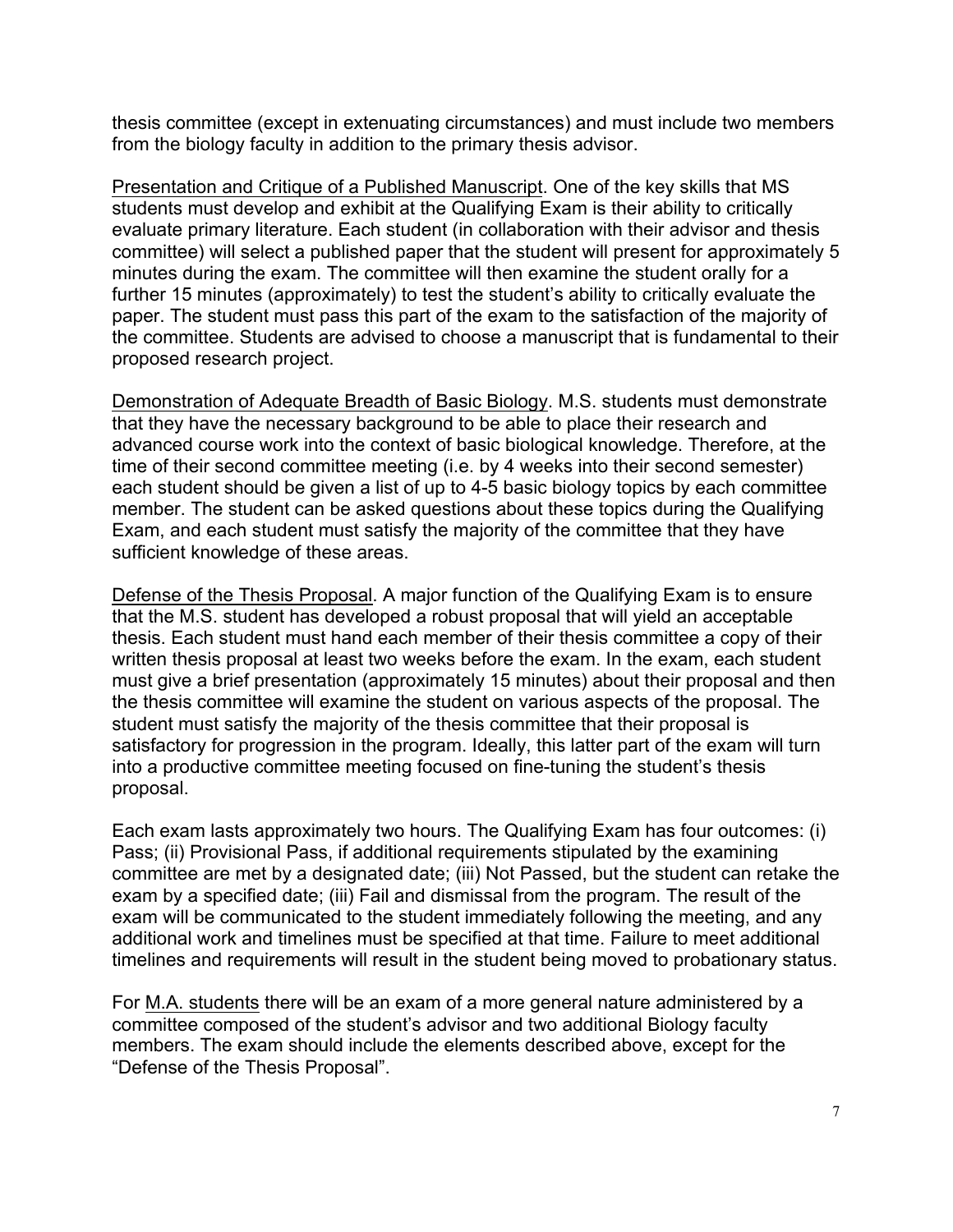For both the M.S. and M.A. students the committee members will decide, based upon the results of the exam, what further action (which may include additional coursework, re-examination or dismissal) might be required.

## **V. REGISTRATION AND TUITION**

To remain in good standing, all students must maintain continuous enrollment (minimum 1 credit) during regular semesters until the degree is awarded (summer registration is not required).

A M.S. student who has completed all degree requirements except for the 6 credits of BIOL 700 (Thesis) is eligible to register as a **research** student for up to 12 credit hours of BIOL 700 Thesis while paying for only one credit in tuition. Research students are considered full time students for all purposes. Full time status is generally necessary to prevent student loans from coming due and for coverage on parents' insurance plans.

A low-cost alternative to the research designation, GRAD 999, is also available for students who have completed all of their requirements except the thesis. With prior approval from the Graduate Committee, students in good standing can remain active in the M.S. program with Continuous Enrollment Status by enrolling in GRAD 999 only and by paying the "Continuous Enrollment Fee" (the fee in 2008-2009 was \$100 per semester). The following classes of students are NOT eligible and should register as research students:

- a. Students employed in a graduate student appointment (e.g., Research Assistant, Teaching Assistant, Teaching Fellow)
- b. International students requiring visas
- c. Students who choose to continue to defer repayment of student loan or retain coverage on their parent's insurance

Exceptions to the continuous enrollment policy involving a formal leave of absence may be granted, but only for reasons beyond the student's control, subject to approval by the department Graduate Committee and the thesis adviser. Students who are involved with research, or who wish to continue to use College facilities in any way, or to consult with faculty (including the adviser) will not be eligible for a leave of absence.

The College requires payment of full tuition by anyone registering for 9 or more credits. However, satisfactory progress in course work can be maintained by registering for fewer than 9 credits each semester. Therefore, students not receiving tuition waivers may be able to minimize expenses by registering as part-time students and paying tuition on a per-credit basis.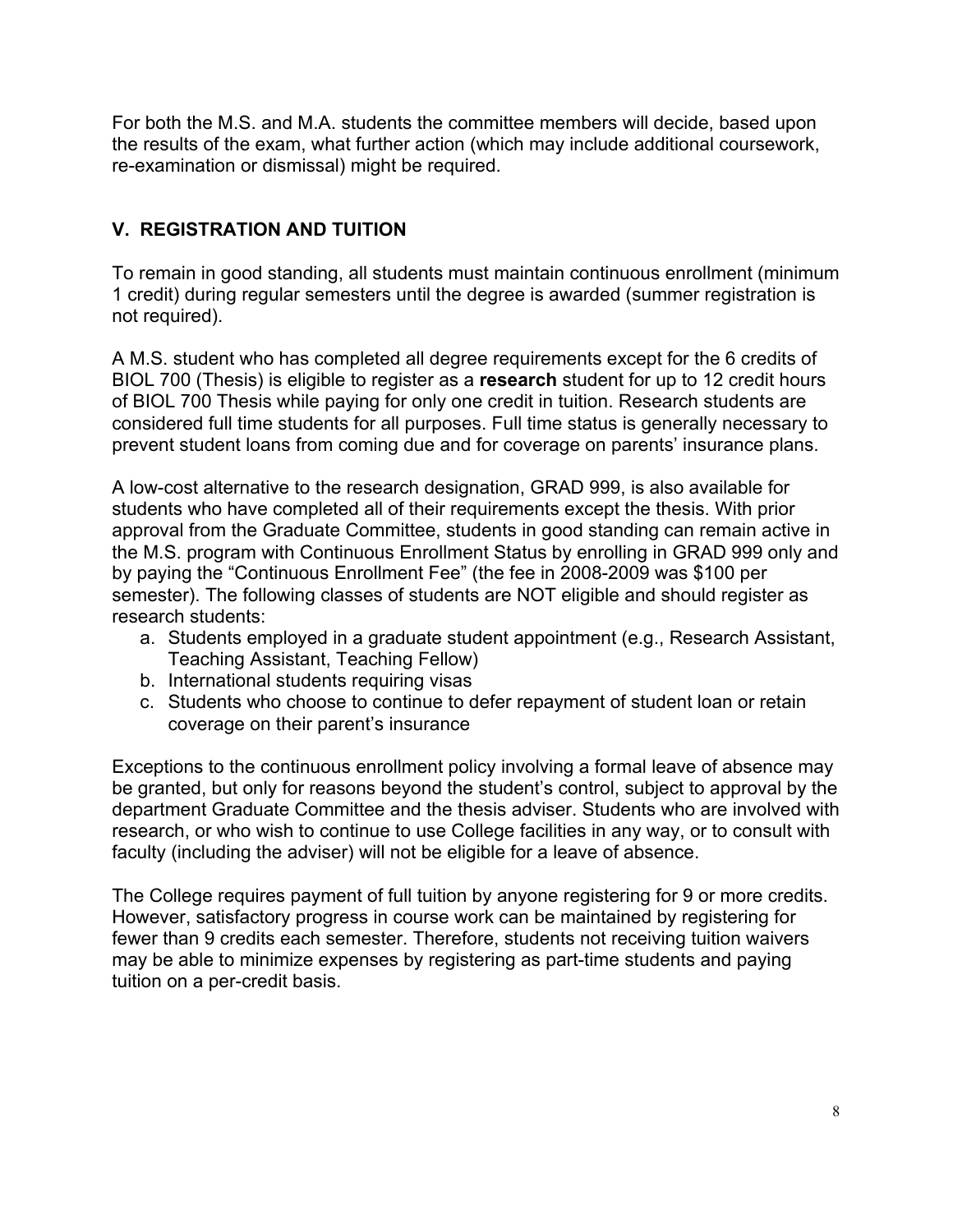#### **VI. FINANCIAL AID**

The department offers a number of teaching assistantships which provide a stipend as well as remission of tuition and all fees. Students offered assistantships at the time of their original acceptance into the program will be eligible for four consecutive semesters of such support as long as they remain in good academic standing and otherwise satisfactorily fulfill all obligations. In addition, students awarded an assistantship at the time of their original acceptance who are pursuing the M.S. track will often receive summer support; this money may need to be returned to the department if the student later changes to the M.A. program.

The length of time during which support is provided to those students who are offered an assistantship at a later stage in their program will be subject to departmental needs at that time. Continuing students without teaching assistantships may re-apply for a TA and provide additional information and letters of recommendation to the Director of Graduate Studies in support of their application.

Overall performance of all teaching assistants will be evaluated at the end of each semester. Students who are placed on probation or whose performance as a teaching assistant is substandard are subject to loss of the assistantship.

No student receiving a teaching assistantship may register for more than 12 credits of course work per semester. Teaching assistants must attend all lectures, laboratories, grading sessions, and preparatory meetings required of them by the course instructor. Because of the full-time commitment inherent in their coursework, teaching, and departmental obligations, teaching assistants are not permitted to be paid for additional work during the contract period. However, teaching assistants are eligible to contract for additional financial support to allow full-time work on research during the summer between the first and second years but not during the period when they are receiving summer support from the College.

Students who pursue a M.S. degree may be eligible for summer support from their advisors grant funds and, for those holding a teaching assistantship, from the College. The availability of such funds varies greatly from year to year. Students desiring support from the College must submit to the Graduate Committee a description of the proposed summer research. This funding application must be approved and signed by the thesis adviser prior to the initiation of the summer program. Thesis students who are not on a teaching assistantship may also receive summer support subject to availability of funds. Other financial aid to students may involve faculty grants or part-time employment on an hourly basis in the department.

### **VII. PROGRESS IN THE PROGRAM**

Sustained progress toward the degree is valuable to the student, to the faculty, and to the College as a whole. Failure to meet the timeline described earlier will result in a